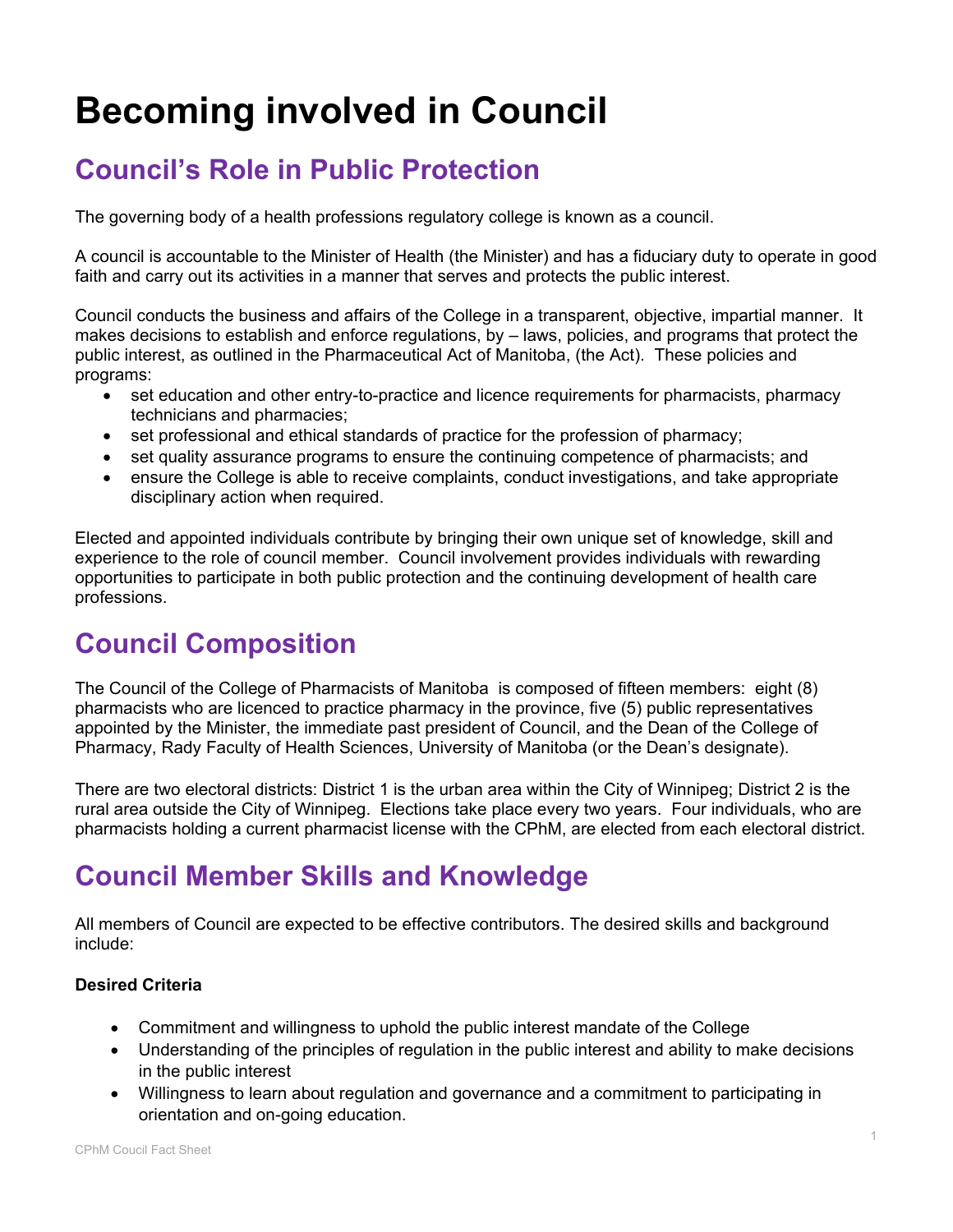- High standards of ethics and integrity
- Strong interpersonal communication
- Critical thinking skills
- Commitment to preparing for and attending Council meetings as per the annual schedule
- Participation on statutory and standing committees and other working groups, as required
- Open-mindedness
- Commitment to uphold the concept of "council speaking with one voice" once decisions are made
- Commitment to serve a term as appointed or elected, typically a term of two (2) or three (3) years

#### **Desired Skills and Requirements**

- Understanding of good governance and working within council and committee structures
- Previous board or senior leadership experience is an asset
- Access to, and competence in the use of, a device, the internet, and an email account.
- Access to computer and internet service.
- Willingness to submit a criminal record check, if requested

Council members should be aware of *the Pharmaceutical Act*, the regulations and by – laws, as well as various other provincial and federal legislation which form the regulatory framework for pharmacy practice in Manitoba.

#### **Exclusionary Criteria**

Members of Council must not have a conflict of interest that would interfere (or could be perceived to interfere) with the duty to regulate and govern in the public interest. An individual who is an employee, board, or council member of a union or professional advocacy group, or who is a recent employee of the College may be perceived to have a conflict of interest.

Council members, both appointed and elected, come from all segments of the Manitoba population, including members of Indigenous communities and visible minorities. However, it is stressed that Council members do not represent specific interests, communities, or constituents.

### **Term of Office**

Each elected Council member serves for a two – year term. Elected Council members may serve consecutive terms. The immediate past president serves an additional two-year term.

Appointed Council members serve for the term, as determined by the Minister.

### **Annual Time Commitment**

General meetings of Council are held five times a year (February May, June, September, December). Meetings are typically held on a weekday between the hours of 9:00 a.m. and 4:30 p.m. Council members also attend topic – specific meetings from time to time as well as other planning and education events.